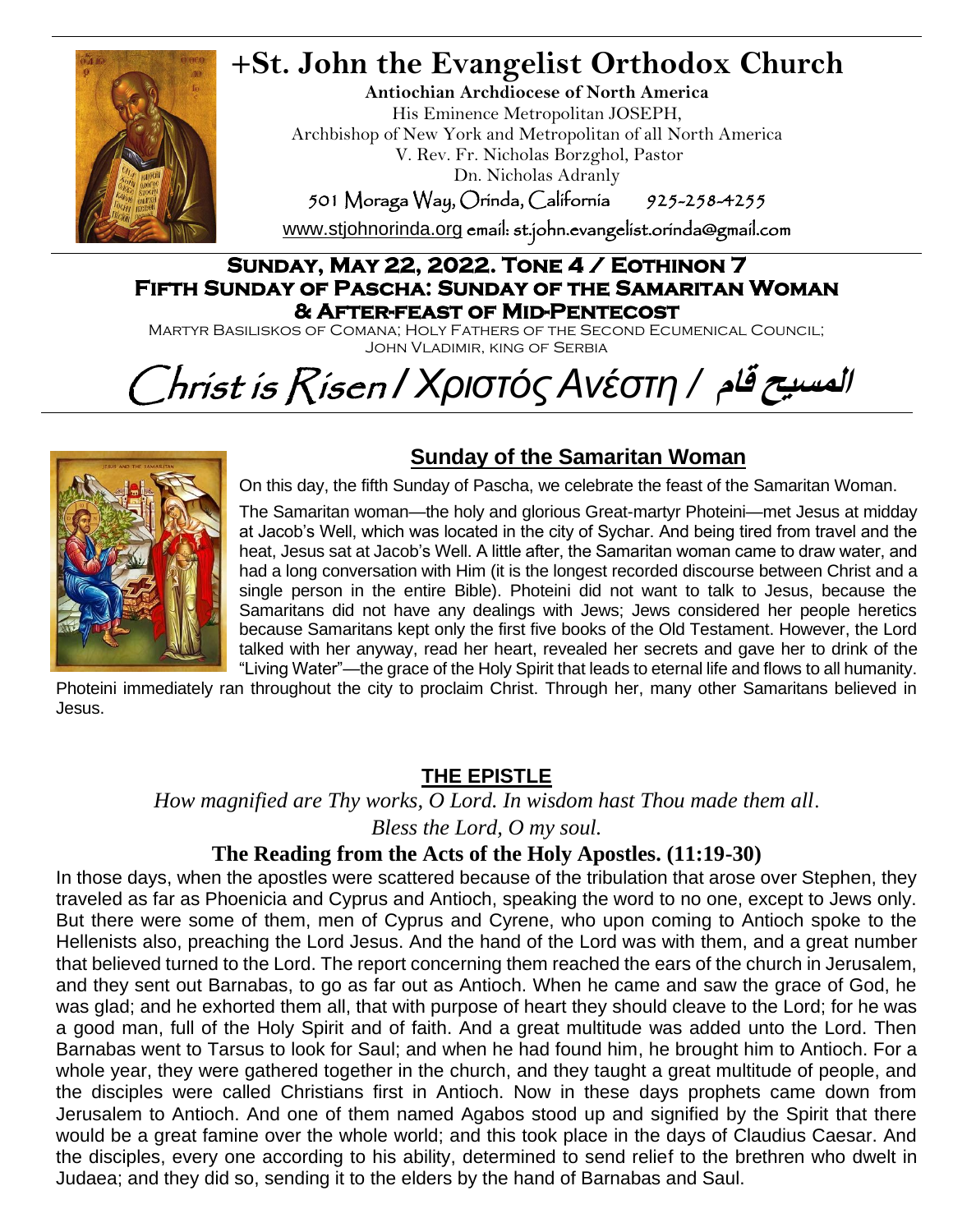#### ثَلِّها بِجِكْمَةٍ صَنَعْتَ ب، ُكل ُّمَ أَعْمالَكَ يا رَبُّ ما أعْظَمَ أعْمالَكَ يا رَبُّ، ݣْلَها بِحِكْمَةٍ صَنَعْتَ بارِكي يا نَفْسي الرَّبَّ! فصلٌ مِنْ أَعْمالِ الرُّسُلِ القِدّيسينَ الأَطْهارِ . **َ**

### $(30-19:11)$

في تلكَ الأيامِ، لمَّا تَبَدَّدَ الرُّسْلُ مِنْ أجلِ الضيقِ الذي حَصَلَ بِسَبَبِ اسْتِفانوسَ، اجْتازوا إلى فينيقِيَةَ وقُبْرُصَ وأنْطاكِيَةَ، وهُمْ لا يُكَلِّمُونَ أحداً بالكلِمَةِ إلَّا اليَهودَ فَقَط. ولَكِنَّ قَوْماً مِنْهُمْ كانوا قُبرُصِيينَ وقَيروانيينَ. فَهؤلاءِ لمَّا دخَلوا أنْطاكِيَة، أَخَذوا يُكَلِّمُونَ ا َ اليونانِيينَ مُبَثَّنِّر ينَ بالرَّبِّ يسوع. وكانَتْ يَدُ الرَّبِّ مَعَهُم، فآمَنَ عَدَدٌ كَثَيْرٌ ورَجَعُوا إلى الرَّبِّ. فَبَلَغَ خَبَرُ ذلكَ إلى آذانِ الكَنيسَةِ الْتي بِأُورشَلْيمَ، فأرْسَلُوا بَرْنابا لِكَيْ يَجْتازَ إلى أنْطاكِيَة. فَلَمَّا أَقْبَلَ ورأى نِعْمَةَ اللهِ، فَرحَ وَوَعَظَهُم كُلَّهُمْ بِأَنْ يَثْبُثُوا في الرَّبَ ֦֧֟֟֟֟֟֟֟֟֟֟֟֟֟֟֟֟֟֟֟֟֟֟֟֟֟֟֟֟֟֟֟֟֟ َّ بِعَزيمَةِ القَلْبِ. لأنَّهُ كانَ رَجُلاً صالِحاً مُمْتَلِئاً مِنَ الروحِ القُدُسِ والإيمانِ. وانْضَمَّ إلى الرَّبِّ جَمعٌ كَثيرٌ. ثُمَّ خَرَجَ بَرْنابا إلى طَرْسُوسَ في طَلَبِ شاولَ. ولمَّا وَجَدَهُ أتى بِهِ إلى إنْطاكِيَة. وتَرَدَّدا معاً سَنَةً كامِلَةً في هَذِهِ الكَنبِسَةِ، وعَلَّما جَمْعاً كَثيراً، ودُعِيَ َّ التَلاميذُ مَسيحيينَ في أنْطاكِيَةَ أوَّلاً. وفي تلكَ الأيَّامِ، انْحَدرَ مِنْ أورَشليمَ أنْبياءٌ إلى أنْطاكِيَةَ. فقامَ واحِدٌ مِنْهُمْ اسْمُهُ أغابوسَ، فَأَنْبَأَ بالروحِ أنْ سَتَكونَ مَجاعَةٌ عَظيمَةٌ في جميعِ المَسْكونَةِ، وقَدْ وَقَعَ ذَلِكَ في أيَّامِ كُلوديوسَ قيصر . فَعَزَمَ التلاميذُ، بِحَسَبِ ما ِ َ َ َ يَتيسَّرُ لكلِّ واحدٍ مِنْهُمْ، أنْ يُرسِلوا خِدْمَةً إلى الإخْوَةِ السَاكِنينَ في أورَشَليم. فَفَعَلوا ذلكَ، وبَعَثوا إلى الشُيوخِ على أيْدي بَرنابا وشَاؤُلَ.

#### **THE GOSPEL**

#### **The Reading from the Holy Gospel according to St. John. (4:5-42)**

At that time, Jesus came to a city of Samaria, called Sychar, near the field that Jacob gave to his son Joseph. Jacob's well was there, and so Jesus, wearied as He was with his journey, sat down beside the well. It was about the sixth hour. There came a woman of Samaria to draw water. Jesus said to her, "Give Me a drink." For His Disciples had gone away into the city to buy food. The Samaritan woman said to Him, "How is it that Thou, a Jew, ask a drink of me, a woman of Samaria?" For Jews have no dealings with Samaritans. Jesus answered her, "If you knew the gift of God, and Who it is that is saying to you, 'Give Me a drink,' you would have asked Him, and He would have given you living water." The woman said to Him, "Sir, Thou hast nothing to draw with, and the well is deep; where do you get that living water? Art Thou greater than our father Jacob, who gave us the well, and drank from it himself, and his sons, and his cattle?" Jesus said to her, "Everyone who drinks of this water will thirst again, but whoever drinks of the water that I shall give him will never thirst forever; the water that I shall give him will become in him a spring of water welling up to eternal life." The woman said to Him, "Sir, give me this water, that I may not thirst, nor come here to draw." Jesus said to her, "Go, call your husband, and come here." The woman answered Him, "I have no husband." Jesus said to her, "You are right in saying, 'I have no husband'; for you have had five husbands, and he whom you now have is not your husband; this you said truly." The woman said to Him, "Sir, I perceive that Thou art a prophet. Our fathers worshiped on this mountain; and Thou sayest that in Jerusalem is the place where men ought to worship." Jesus said to her, "Woman, believe Me, the hour is coming when neither on this mountain nor in Jerusalem will you worship the Father. You worship what you do not know; we worship what we know, for salvation is from the Jews. But the hour is coming, and now is, when the true worshipers will worship the Father in spirit and truth, for such the Father seeks to worship Him. God is spirit, and those who worship Him must worship in spirit and truth." The woman said to Him, "I know that Messiah is coming [He Who is called Christ]; when He comes, He will tell us all things." Jesus said to her, "I Who speak to you am He." Just then His Disciples came. They marveled that He was talking with a woman, but none said, "What dost Thou wish?" or, "Why art Thou talking with her?" So the woman left her water jar, and went away into the city, and said to the people, "Come, see a man Who told me all that I ever did. Can this be the Christ?" They went out of the city and were coming to Him. Meanwhile the Disciples besought Him, saying, "Rabbi, eat." But He said to them, "I have food to eat of which you do not know." So the Disciples said to one another, "Has anyone brought Him food?" Jesus said to them, "My food is to do the will of Him Who sent Me, and to accomplish His work. Do you not say, 'There are yet four months, then comes the harvest'? I tell you, lift up your eyes, and see how the fields are already white for harvest. He who reaps receives wages, and gathers fruit for eternal life, so that sower and reaper may rejoice together. For here the saying holds true, 'One sows and another reaps.' I sent you to reap that for which you did not labor; others have labored, and you have entered into their labor." Many Samaritans from that city believed in Him because of the woman's testimony, "He said to me all that I ever did." So when the Samaritans came to Him, they asked Him to stay with them; and He stayed there two days. And many more believed because of His words. They said to the woman, "It is no longer because of your words that we believe, for we have heard for ourselves, and we know that this is indeed the Savior of the world."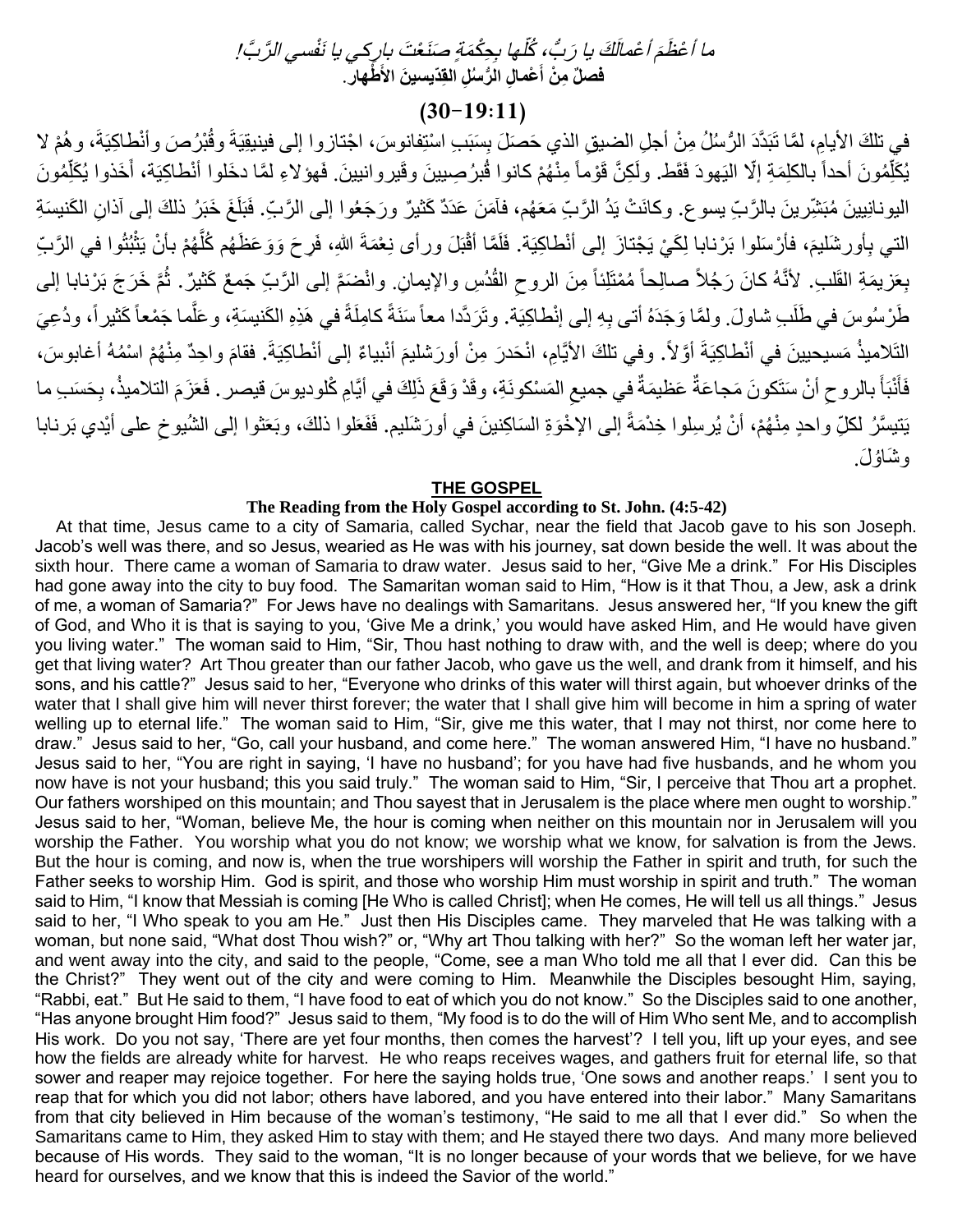### فَصلْلٌ شَريفٌ مِنْ بِشارَةِ القِدّيسِ يوحنا الإنجيليِّ البشيرِ والتلميذِ الطاهِر. (5:4–42)

َ في ذلكَ الزمانِ، أتى يسو عُ إلى مَدينَةٍ مِنَ السامِرَةِ يُقالُ لها سُوخار ، بِقُرْبِ الضيْعَةِ التي أَعْطاها يَعقوبُ لِيوسُفَ ابْنِهِ. وكانَ هُناكَ عَينُ يَعْقوبَ. وكانَ يسوغُ قَدْ تَعِبَ مِنَ المَسيرِ ـ فَجَلَسَ على العَيْنِ، وكانَ نَحْوَ الساعَةِ السادِسَةِ. فَجاءَتِ امْر أةٌ مِنَ السامِرَةِ لِتَسْتَقي ماءً. فَقالَ لَها يسـو غُ: أَعْطيني لأَشْـرَبَ. فإنَّ تَلاميذَهُ كانوا قَدْ مَضَـوا إلى المدينةِ لِيَبْتاعوا طَعاماً. فَقالَتْ لهُ المَراةُ: كَيفَ تَطْلُبُ أَنْ َ ُ نَشْرَبَ مِنّي، وأنْتَ يَهودِيٌّ وأنا امْرأةٌ سامِريَّةٌ؟ واليَهودُ لا يُخَالِطُونَ السامِريّينَ. أَجابَ يَسوعُ وقالَ لَها: لَوْ عَرَفْتِ عَطيَّةَ اللهِ، ومَنْ َ الذي قالَ لَكِ "أَعطيني لأَشْــرَبَ" لَطَلبتِ أنْتِ مِنهُ فَأَعْطاكِ ماءً حَيَّاً. قالَتْ لهُ المَرْأةُ: يا سَــيِّدُ إنَّهُ لَيْسَ مَعَكَ ما تَسْــتَقي بِهِ والبِئْرُ َ عَمِيقَةٌ. فَمِنْ أَيْنَ لَكَ الماءُ الحَيُّ؟ العَلَّكَ أنْتَ أعْظَمَ مِنْ أبينا يَعْقوبَ الذي أعْطانا البِئرَ، ومِنْها شَـــرٍبَ هُوَ وبَنُوهُ وماشِـــيتَهُ؟ أجابَ َ َّ يسوعُ وقالَ لمها: كُلُّ مَنْ يَشْرَبُ مِنْ هَذا الماءِ يَعطَشُ أيضـاً. وأما مَنْ يَشْرَبُ مِنَ الماءِ الذي أنا أُعطِيهِ، فَلَنْ يَعْطَشَ إلى الأبَدِ. بَلِ الماءُ الذي أُعطِيهِ لَهُ يَصِـــيرُ فيهِ يَنبُوعَ ماءٍ يَنْبَعُ إلى حَياةٍ أبَدِيَّةٍ. فقالَتْ لهُ المَراةُ: يا ســـيِّدُ، أعْطِني هذا الماءَ لِكَي لا أَعْطَشَ ولا َ أجيءَ إلى هَهُنا لِأَسْتَقي. فقالَ لَها بِسوغ: اذْهَبي وادْعي رَجُلَكِ، وهَلُمِّي إلى هَهُنا. أجابَتِ المَر أةُ وقالتْ: إنَّهُ لا رَجُلَ لي. فقالَ لَها اُ يســو عُ: قَدْ أَحْسَـنتِ بِقَولِكِ إنَّهُ لا رَجُلَ لي. فإنَّهُ كانَ لكِ خَمسَــةُ رِجالٍ، والذي مَعَكِ الآنَ لَيْسَ رَجُلَكِ. هذا قُلْتِهِ بالصِّـدْقِ. قالَتْ لهُ ْ المر أةُ: يا سبِّدُ أرى أنَّكَ نَبيٌّ. آباؤُنا سَجَدُوا في هذا الْجَبَلِ. وأنثُمْ تَقولونَ إنَّ الْمَكانَ الذي يَنْبَغي أنْ يُسْجَدَ فِيهِ هُوَ في أورَشَليم. قالَ لها يَسوغُ: يا امْر أةُ صَدِّقِيني، إنَّها تَأْتي سَاعَةٌ لا في هذا الْجَبَلِ ولا في أورشَليمَ تَسجُدُونَ فيها للأبِ. أنْتُمْ تَسْجُدُونَ لِما لا تَعلَمونَ و<br>أا َ ونَحْنُ نَسْجُدُ لِما نَعْلَم. لأنَّ الخَلاصَ هُوَ مِنَ اليَهودِ. ولَكِنْ تَأْتي سَاعَةٌ، وهي الآنَ حاضِرَةٌ، إذِ الساجِدونَ الحَقيقيُّونَ يَسْجُدونَ لِلأَب ْ بالرّوحِ والحقِّ. لأنَّ الأبَ إنَّما يَطْلُبُ الساجِدينَ لهُ مِثْلَ هَؤُلاءِ. اللهُ روحٌ. والذينَ يَسْجُدُونَ لهُ، فَبِالروحِ والحَقِّ يَنْبَغي أنْ يَسْجُدُوا. ُ قالَتْ لهُ المر أةُ: قَدْ عَلِمْتُ أنَّ مَسِيَّا، الذي يُقالُ لهُ المَسيحُ، يأتي. فمَتى جاءَ ذاكَ فَهُوَ يُخْبِرُنَا بكُلِّ شَيْءٍ. فقالَ لمها يَسو غ: أنا المتكَلِّمُ ِ ا مَعَكِ هُوَ . وعِنْدَ ذلكَ، جاءَ تَلامِيذُهُ، فَتَعَجَّبُوا أنَّهُ يَتَكَلَّمُ معَ امْرَأَةٍ. ولَكِنْ لَمْ يَقُلْ أحَدٌ ماذا تَطْلُبُ؟ أو لِماذا تَتَكَلَّمُ مَعَها؟ فَتَرَكَتِ المَرْأةُ ُ َّ َّ جَرَّتَها، ومَضَىتْ إلى المَدينةِ، وقالتْ لِلنّاسِ: تَعالوا انْظُروا إِنْساناً قالَ لي كُلَّ ما فَعَلْتُ. أَلَعَلَّ هَذا هُوَ المَسيح؟ فَخَرَجُوا مِنَ المَدِينَةِ َ ْ وأَقْبَلُوا نَحْوَهُ. وفي أثْناءِ ذَلِكَ سَـألَهُ تَلامِيذُهُ قائلينَ: يا مُعَلِّمُ كُلْ. فقالَ لَهُمْ: إنَّ لي طَعاماً لآكُلَ لَسْنُمْ تَعْرِفُونَهُ أَنْتُم. فقالَ التلاميذُ فيما َ ا ْ اُ بَيْنَهُمْ: أَلَعَلَّ أَحَداً جاءَهُ بِما يَأْكُل؟ فَقالَ لَهُمْ يَســو عُ: إنَّ طَعامي أَنْ أَعْمَلَ مَشــيئَةَ الذي أرْسَـلَني وأَتَمِّمَ عَمَلَهُ. أَلَسْـتُمْ تَقولونَ أَنْتُمْ إنَّهُ َ َ َ َ َ لَ َ ءِ<br>م يَكونُ أَرْبَعَةُ أَشْـهُرٍ ثُمَّ يَأْتي الحَصَــاد؟ وها أنا أقولُ لَكُمْ: ارفَعُوا عُيونَكُمْ وانْظُروا إلى المَزارعِ، إنَّها قَدِ ابْيَضَّـتْ لِلْحَصَــادِ. والذي ِ ْ ْ يَحْصُـدُ يَأْخُذُ أُجْرَةً، ويَجْمَعُ ثَمَراً لِحَياةٍ أبديَّةٍ، لِكَي يَفْرَحَ الزارعُ والحاصِــدُ معاً. فَفي هذا يَصـْـدُقُ القَوْلُ إنَّ "واحداً يَزرَعُ، وآخَرُ ِل ا<br>أ يَحْصُدُ." إنِّي أَرْسَلْتُكُمْ لِتَحْصُدوا ما لَمْ تَتْعَبُوا أَنْتُمْ فيهِ. فإنَّ آخرينَ تَعِبوا وأنثُمْ دَخَلْتُمْ على تَعَبِهِمْ. فَآمَنَ بِهِ مِنْ تلكَ المَدينَةِ كَثيرونَ ْ َ ْ َ مِنَ السامِريينَ مِنْ أجلِ كَلامِ المراةِ التي كانَتْ تَشْهَدُ أَنْ "قَدْ قالَ لي كُلَّ ما فَعَلْتُ." ولمَّا أتى إلَيْهِ السَامِريُّونَ، سَأَلُوهُ أَنْ يُقيمَ عِندَهُم. َ ْ َ َ فَمَكَثَ هُناكَ يَوْمَيْن. فآمَنَ جَمعٌ أكثَرَ مِنْ أولئكَ جدّاً مِنْ أجلِ كَلامِهِ. وكانُوا يقولونَ لِلْمَرْأةِ: لســنـا مِنْ أجْلِ كَلامِكِ نُؤمِنُ الأنَ. لأنَّا ْ نَحْنُ قَدْ سَمِعْنـا، ونَعْلَمُ أنَّ هذا هُوَ بـالْحَقيقَةِ الْمَسيحُ، مُخَلِّصُ الْعالَمَ. َ ا

#### **"Love your Neighbor"-** *A Ministry of St John the Evangelist Orthodox Church*

During this year's Great Lent and for May, St John's will be collecting donations as we have done for many years, alongside all parishes in the Antiochian Archdiocese for the following two important programs of the Archdiocese.

**May – Project Mexico/ St Innocent Orphanage –** Project Mexico is a 501(c)3 non-profit organization that performs works of mercy in the name of Jesus Christ, building homes for the poor in Mexico and by providing education and shelter for orphaned boys through St. Innocent Orphanage.

| June 20th-25th                                   | Three Holy Children Camp in Jackson, CA            |
|--------------------------------------------------|----------------------------------------------------|
| ' Sunday, June 26 <sup>th</sup>                  | Belated Father's Day Barbecue after Divine Liturgy |
| September 24 <sup>th</sup> –<br>25 <sup>th</sup> | Festival                                           |

### *Upcoming Events*

#### *Coffee Hours*

| May 22 <sup>nd</sup> | Farradi families in memory of Kh. Patricia Romley. |
|----------------------|----------------------------------------------------|
| May 29th             | Nawal Khalil                                       |
| June 5th             | Jordis Fasheh                                      |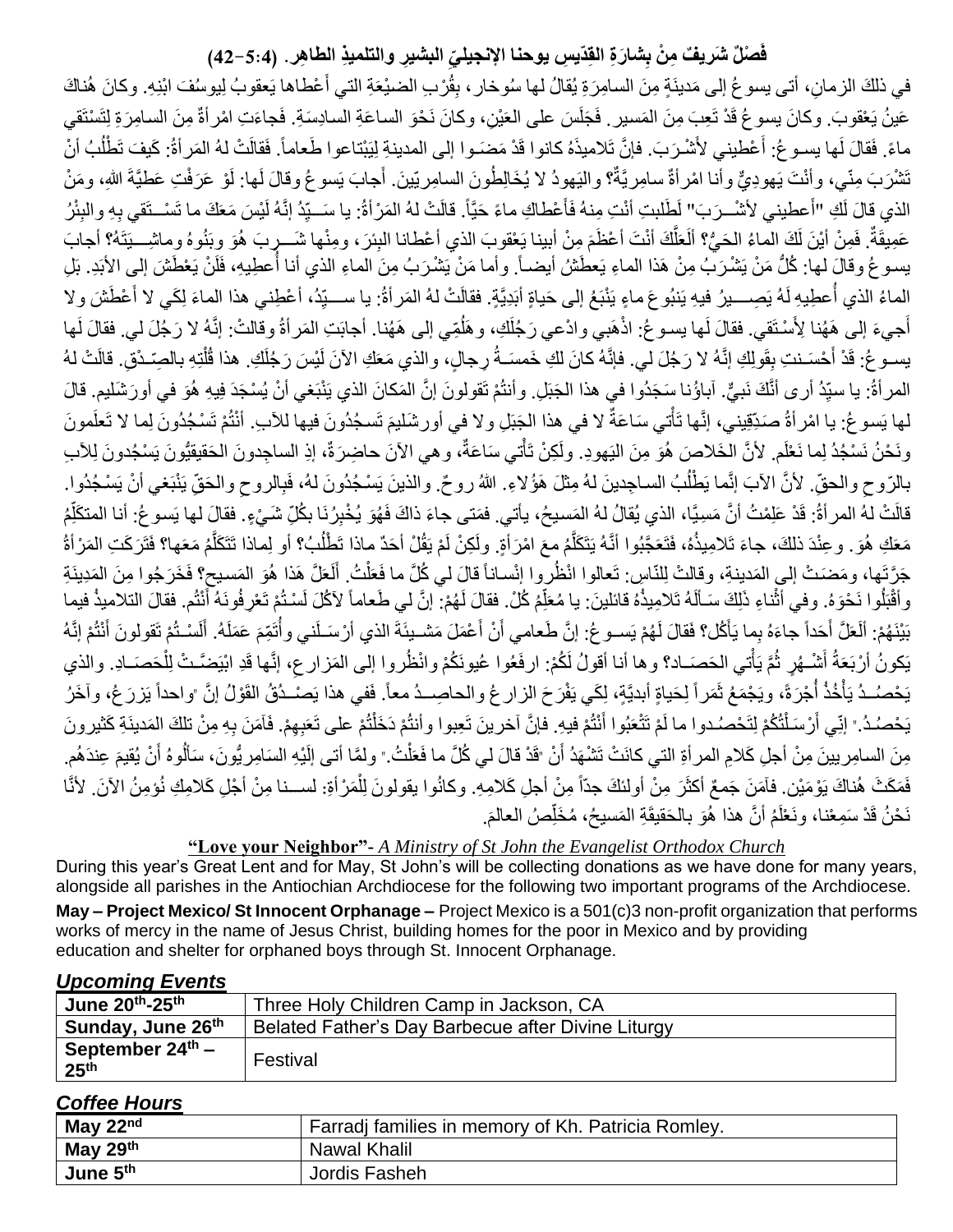#### *Dear parents of graduates,*

We at St. John's, would like to recognize our graduates by publishing their names, photos and biographies in the church bulletin. In this way, we all can know who they are and what is next for them in life. We are proud of them. Please, help us doing this by submitting their pictures and bio via email.

#### *Memorial Service*

- **†** 40 days memorial service on Sunday, May 22nd for the handmaiden of God Kh. Patricia Romley. May her memory be eternal!
- <sup>†</sup> On Sunday June 5<sup>th</sup>, memorial service offered by Hanna and Raghda Jildeh and family in memory of Souhair Karkar. May her memory be eternal!

#### *Holy Oblations* This week, Holy Oblations are offered by: **†** St. John Parish Family for the good health of **Noha Schulze, George Messih**, **and Nabil Wahbeh.** Many years! **†** St. John Parish Family for the good health of **Helen Addes**. Many years! **†** St. John Parish Family in memory of **Kh. Patricia Romley**. May her memory be eternal! **†** St. John Parish Family for all the mothers, grandmothers and godmothers of our parish. Many years! **†** St. John Parish Family for the good health of **Hanna Jildeh**. Many years! **†** Siham Mitry and family for the good health of her sister **Elaine Samara** in Jerusalem. Many years! **†** Hala Youakeem and the Youakeem family for the good health of **Aida Youakeem**. Many years! **†** St. John parish family for the good health of **Helen Addas** , **Helen Ghantous**, **Elaine McClintic**, **Katarena Helaneh Borzghol**, **Elaina Nassoura**, **Costa Adranly** and **all who are named after Sts. Constantine and Helen**, equals to the apostles on their feast day (may 21st) many years! *Candles for the altar table and in front of the icons of Christ and the Theotokos offered by:* **†** Ibrahim Fasheh in memory of Hanada Fasheh for one full year. May her memory be eternal! **†** Altar Servers: Nathan Swiess, Clayton Morgan, Elias Freij, Angelo Freij, Andrew Freij, Mazyn Haddadin

*St. John Orthodox Church 501 Moraga Way Orinda, CA 94563*